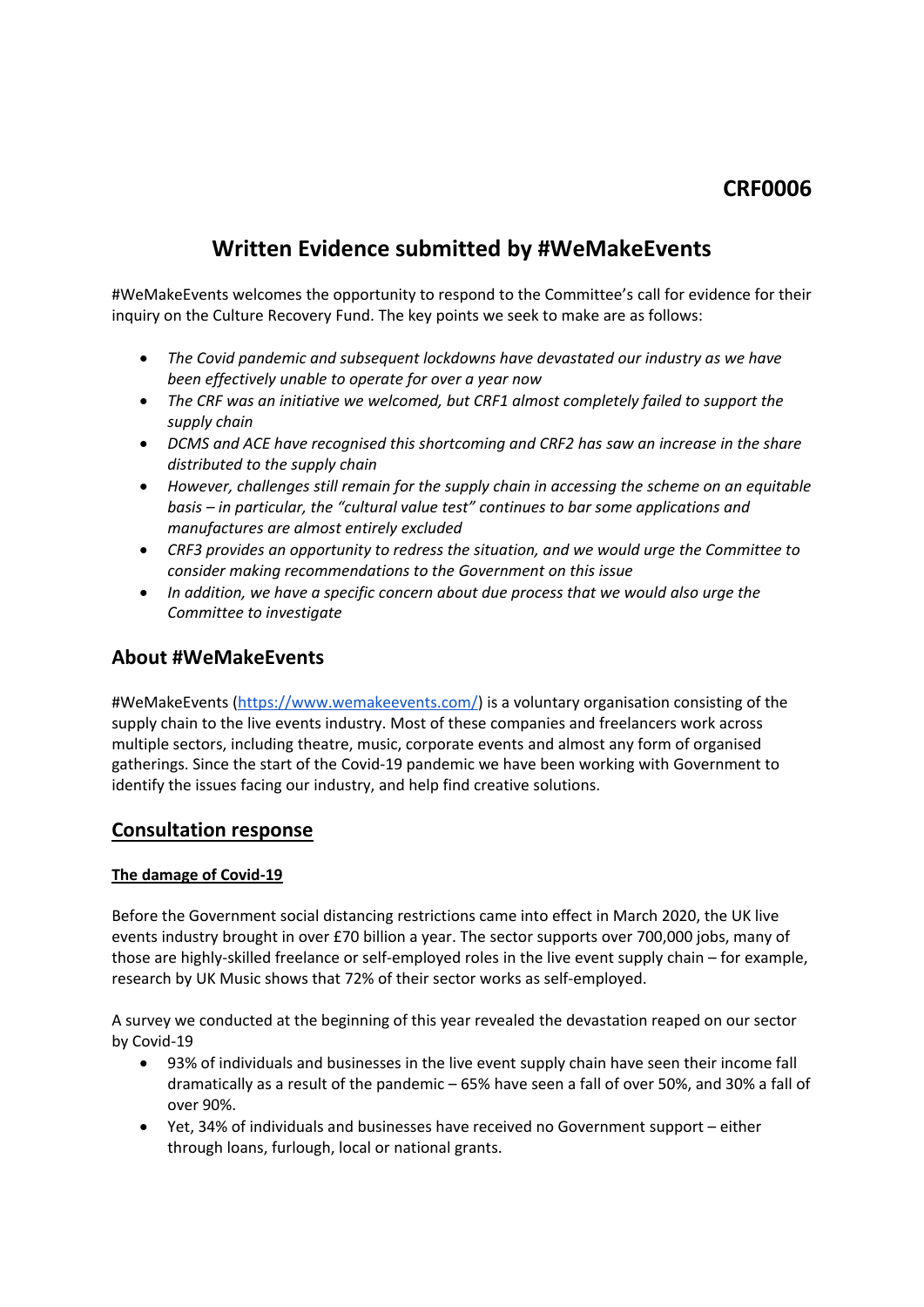- As a result, 50% of individuals have had to take work outside of live events to supplement their income. A third have been forced to leave – or are considering leaving – the sector.
- On top of that, 43% of live event supply chain businesses say they don't have the resources to last until 1 June.

#### **The importance of the CRF**

Overall, we welcome the Culture Recovery Fund. Live events have been all but unable to operate since March 2020, and the Fund was a meaningful step to address the financial issues this has created for the sector.

#### **Issues with the CRF**

However, it has been frustrating that few of the grants and loans have, thus far, gone to the live event supply chain. Indeed, despite assurances that our sector would be recognised, our analysis found that in the first round under 3% reached freelancers and businesses working in the supply chain.

The failure for the supply chain was inevitable as DCMS and ACE designed CRF1 to support culturally significant organisations – judging applications by what is known as the "cultural value test" and tailoring questions to not-for-profit organisations – rather than seeing CRF1 as a scheme to support the whole cultural live event sector while it is unable to operate. Therefore, distributions in CRF1 were skewed towards not-for-profit organisations that could demonstrate direct cultural value to England.

However, laudable as the cultural value test was in theory, in practice it missed that the sector is an ecosystem that relies on a supply chain. While the supply chain is commercial and focused on equipment and services, it makes cultural live events possible - and therefore is as essential as any venue or production company is to the cultural wellbeing of our country. Indeed it is completely normal for the same freelancer or supply company to work on a theatre production one week, a music event the following week, and a corporate event or TV show the week after.

We have worked with DCMS on this issue and they recognised this shortcoming in CRF1. We were extremely pleased to see this reflected in CRF2 where we estimate grants to the supply chain grew to approximately 12%, from under 3% in CRF1.

However, some challenges remain, which we urgently want to ensure are rectified for CRF3. Anecdotal evidence suggests that manufacturers were almost all unsuccessful – despite the fact that many of them are specialist, niche businesses that exclusively work for the cultural sector. In addition, a survey of our supporters found that the majority of supply chain applications that were unsuccessful were still due a to failure to meet the cultural value test. To this end, we have been clear that we would be happy to work with DCMS and Arts Council England in preparation for CRF3 to address these specific issues that are holding back supply chain applications.

Furthermore, we hope that DCMS and ACE will set out a more realistic timeline for CRF3. CRF2 asked for applications (which had to be submitted in January) to demonstrate the funding was essential to survival through to June. However, the grants were only confirmed at the end of March, meaning organisations had to be just months from collapse to be successful – this creates incredible challenges for organisations and a longer view for CRF3 would enable organisations to plan far more effectively.